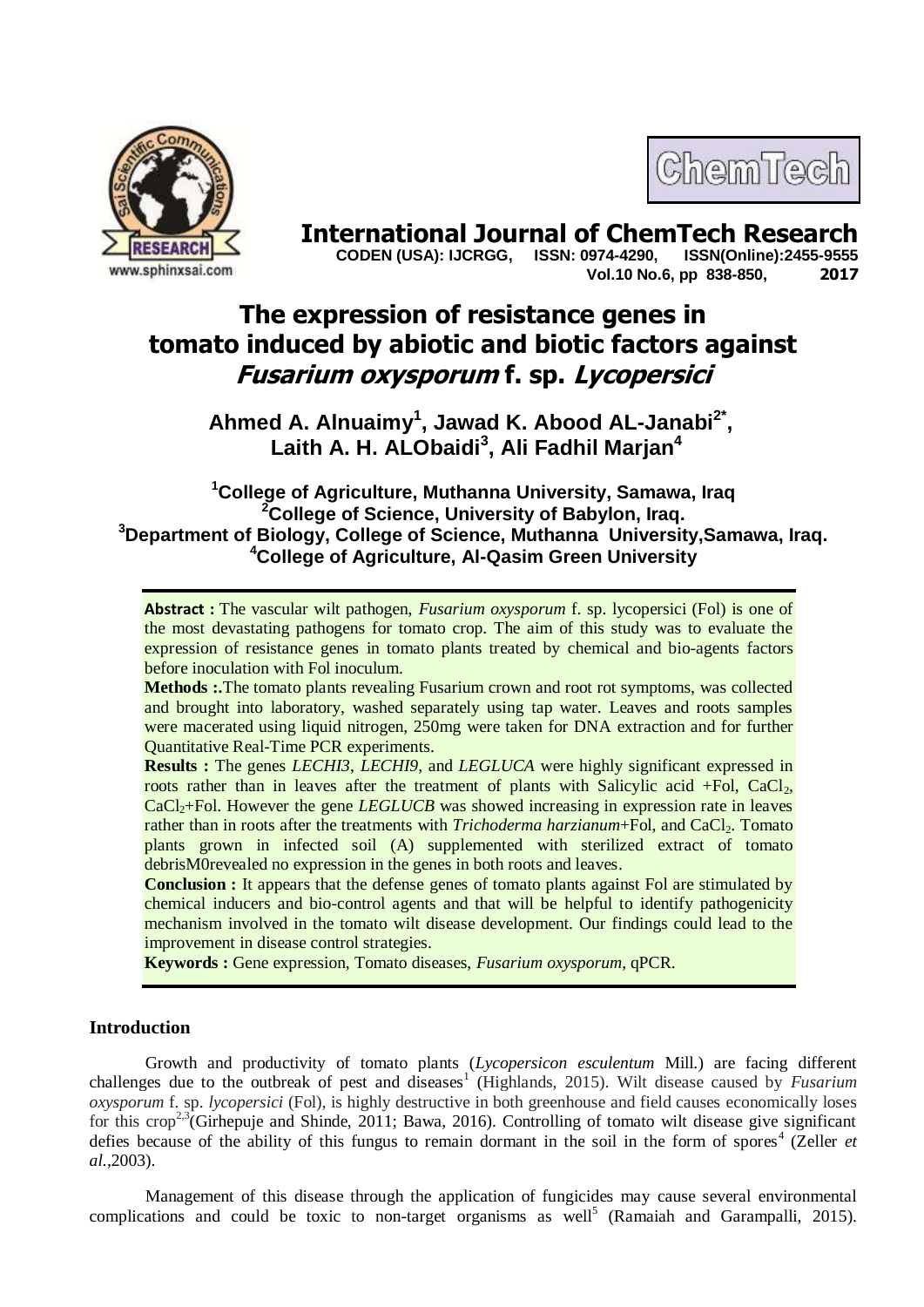Unfortunately, these chemical fungicides are tend to persist for a long time in the environment and numerous fungi have developed resistance to them<sup>6</sup> (Bajwa*et al.*, 2003). Use of natural products for the controlling of fungal diseases like *Trichoderma*or Salicylic acid could plays a significant influence in decreasing the prevalence of fungal disease<sup>7,8</sup>(Metraux, 2001; Daw*et al.*, 2008).

It is quit necessary todevelop eco-friendly management like using plant debris, Trichoderma fungus, chemical compounds e. g salicylic acid, calcium chloride. Since these elements may have minimal environmental deterioration and limited risk to consumers, in contrast to synthetic pesticides, and give possible alternatives means to control Fol, by induce resistance in targeted plant<sup>9</sup> (Wilson *et al.*, 2015).

On other hand, Fol isolates caused wilt disease in the fields of tomato, middle of Iraq were identified using molecular approaches<sup>10</sup>(Merjan and Al-Janabi, 2015). Also characterization and molecular identification of polygalacturonase enzyme from *F. oxysporum* were investigated<sup>11</sup> (Mohsen *et al.*, 2016). But the identification of the specific tomato genes related to defense responses remain unclear*TC116429*, *TC12440*,*TC118045*<sup>12</sup>(Inra,2008). This work aimed to profiling the expression of root and leaves genes of tomato plants in health and Foliofected plants using biotic and abiotic factors as a resistance inducers.

# **Materials and Methods**

## **Experimental Organism**

The fungus *Trichoderma harzianum* isolate was obtained from the Laboratory of Advanced Mycology, Department of Biology, College of Science, University of Babylon, Iraq.

## **Isolation and Identification of Fusarium crown and root rot**

The tomato plants revealing Fusarium crown and root rot symptoms, was collected and brought into laboratory, washed separately using tap water. The infected parts were cut into small pieces (1cm each), then surface sterilized (0.5% NaOCl for 3 min) and rinsed 3 time with sterile water to remove a traces of sodium hypochlorite solution. These parts were cultured on petri-plates containing fresh sterilized PDA (Potato Dextrose Agar)amended with 0.05g/L chloramphenicol. Petri-dishes incubated at 25± 1°C for 7 days. *Fusarium oxysporum* f. sp. *Lycopersici* isolates were identified morphologically<sup>13</sup> (Rahjoo*et al.*, 2008), and maintained on slant PDA medium and preserved at 4˚C until use.High pathogenic isolate of this pathogen was selected and used in this study.

# **Preparation of fungal inoculum**

Millet seeds (*Panicum miliaceum* L.) were brought from local market, washed well and boiled in distilled water for 1 h, then completed to 1L with distilled watered packed separately in individual 500 ml conical flasks*.* Flasks were closed with cotton plugs and autoclaved at 15 psi for 1hr at 121°C. After cooling, and under laminar air flow cabinet, three discs (5 mm) from new colony of FOL and from*T. harzianum* cultures were inoculated into each flask, separately. Conical flasks were incubated at  $25^{\circ}C \pm 1$  for 3 weeks. To obtain uniform fungal growth on millet seeds and to break the mycelial mat*,* the flasks were shaken vigorously every 3 days. After 21 days the inoculum of Foland for *T. harzianum* in conical flasks were kept in refrigerator at  $4^{\circ}$ Cuntil use<sup>14</sup> (Dewan, 1989).

#### **Preparation of tomato plant residues(TPR)**

The residual extract of tomato plants were prepared according to the previous methods<sup>15,16</sup>of Weltzien (1992) and Znaidi(2002). Residues were collected from the fields of tomato (Al-majd and Saiahgh, Samawa Province) at the end of season during spring 2013.The residues were cut to small pieces (about 5cm each) and transferred to plastic container (10L size) without cover. Tap water was added at ratio 5:1 residue / water (V:V). The mixture was incubated for six days at  $20\pm 2$  with continuous shaking for 10 min. The extracts were filtered through cheesecloth (250 µm). An appropriate volumes were taken from the extract and centrifuged at 800rpm for 15 min. Half of the extract was filtered through 0.2 µm and stored at  $4^{\circ}$ C until use.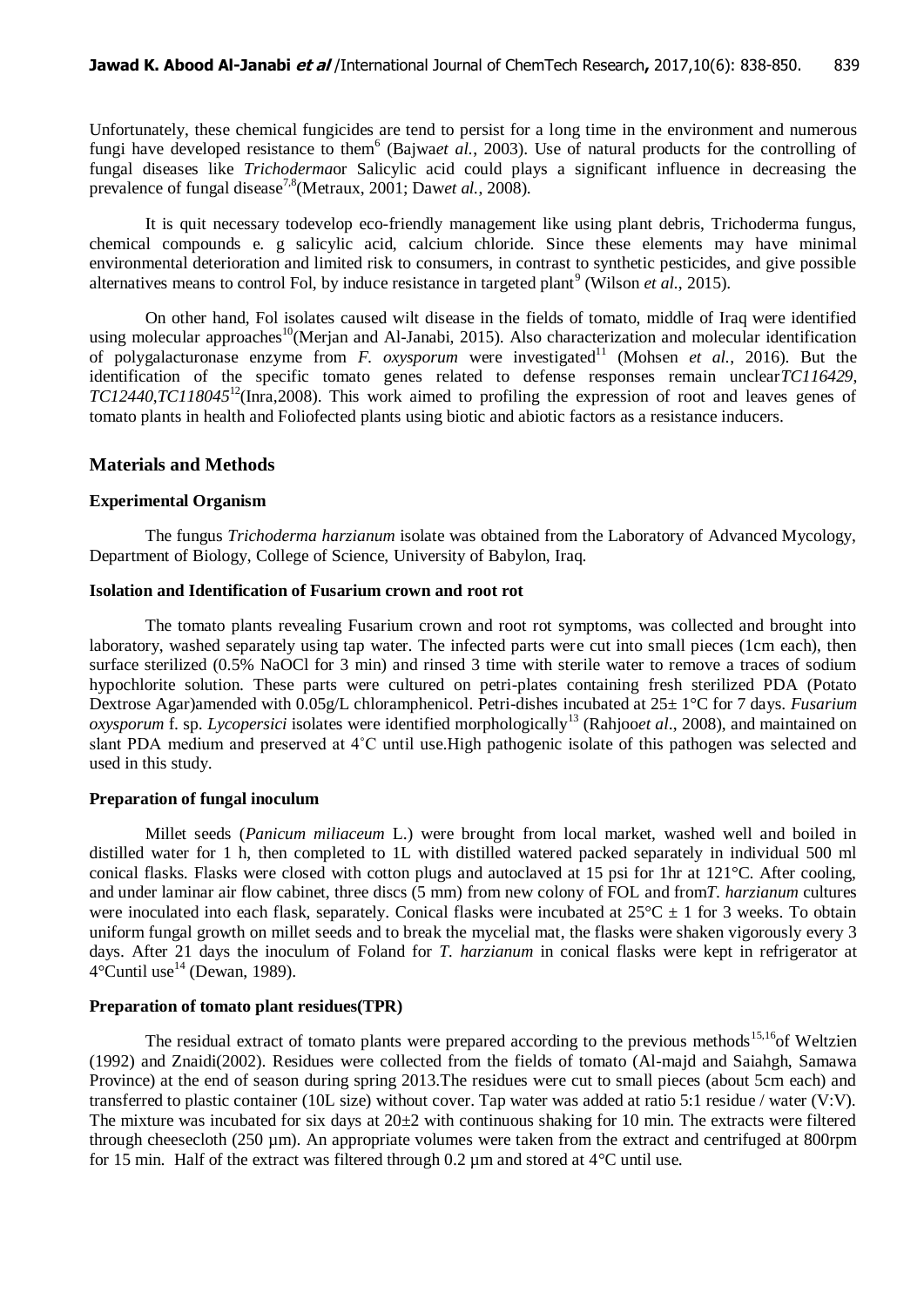#### **Cultivation of tomato plants**

Seeds of tomato *Solanum lycopersicum* var. Marira were obtained from the local market of Samawa City, Iraq, and highly susceptible to Fol was used in this study. Tomato seeds were surface sterilized by immersing them in in 0.2% sodium hypochlorite (NaOCl) for 3 min and washed several times with sterile distilled water. Then primed in the aerated solutions having~16.4 g/L NaCI, 30 g/ L KN0<sub>3</sub>, for 24 h to enhance their germ inability, according to<sup>17</sup> the Farooq *et al.* (2005). The ratio of seeds weight to solution volume was 1:5 (g/mL). After priming for prescribed duration, seeds were washed with distilled water three times and planted in four propagative cages (20  $\times$  30 cm), containing autoclaved sandy soil and peat moss (1: 1), 100 seeds per group, 100 seeds per each, containers were covered by a transparent plastic lids opened from the top. Incubated in growth chamber for one month at  $25 \pm 2$  °C, irrigated with tap water where necessary. Tomato seedlings were used in the following experiments.

#### **Inoculation**

To achieve this experiment, field soils were prepared, wetted, double autoclaved and packed into plastic pots (20cm diameter). Uniform tomato plants one month old from previous experiment were selected and planted 24 h after the following treatments: (A) healthy control (no fungus) in sterilized soil; (B) healthy control (no fungus) in unsterilized soil;(AFol) infested control in sterilized soil; (BFol) infested control in unsterilized soil; (T) soil amended with *T. harzianum*; (T+Fol) infested soil amended with*T. harzianum*; (M0) soil amended with sterilized extract of tomato residues; (M0+Fol) infested soil amended with sterilized extract of tomato residues; (M1) soil amended with unsterilized extract of tomato residues, (M1+Fol) infested soil amended with unsterilized extract of tomato residues; (SA) soil planted with tomato plant sprayed separately with salicylic acid;  $(SA+Fol)$  infested soil planted with tomato plant sprayed separately with salicylic acid;  $(CaCl<sub>2</sub>)$  soil planted with tomato plant sprayed separately with  $CaCl<sub>2</sub>$ ;  $CaCl<sub>2</sub>+Fol$ ) infested soil planted with tomato plant sprayed separately with CaCl<sub>2</sub>.

All treatments were carried out 24 h before transferring tomato plants to the pots, the inoculum of *T. harzianum* and/ or FOL was mixed thoroughly with the soil in ratio 5%, millet seeds: soil, V:V)., the salicylic acid and CaCl<sub>2</sub> were separately sprayed directly to the foliage of plants at concentration 2mM in sterilized distilled water. Sterilized and unsterilized extract of tomato debris were mixed with soilin similar way as done with fungi.

Each pot was planted with 4 plants and then transferred to the plastic house<sup>18</sup> (Schwarz *et al.*, 2014). Each treatment consisted of four replicates, they were watered every 48h with equal amount of tap water. Plants were thinned to 1 plant per pot after one week post planting. Two months after the transfer of seedlings into pots and during the appearance of symptoms on tomato plant, samples were collected by taking individually 1gm from the youngest fully expended leaves and from the tips of the roots as well.

#### **Extraction of DNA**

Leaves and roots samples were macerated using liquid nitrogen, 250mg were taken for DNA extraction and for further Quantitative Real-Time PCRexperiments.

#### **Total RNA extraction**

The total RNA was determined using the method described by<sup>19,20</sup>Van Kan*et al.* (1995) and Sambrook*et al*. (1989).

## **Measure the concentration of RNA**

The concentration of the extracted RNA was measured using Nanodropspectrophotometer. The concentration and purity measured by reading the degree of absorbance (260/280 nm)<sup>19</sup> (Van Kan*et al.*, 1995).

#### **The cDNA synthesis**

The cDNA was synthesized from the extracted RNA using the method described by<sup>21</sup> He *et al.* (2002). The samples stored at -20 until used for Real-time PCR.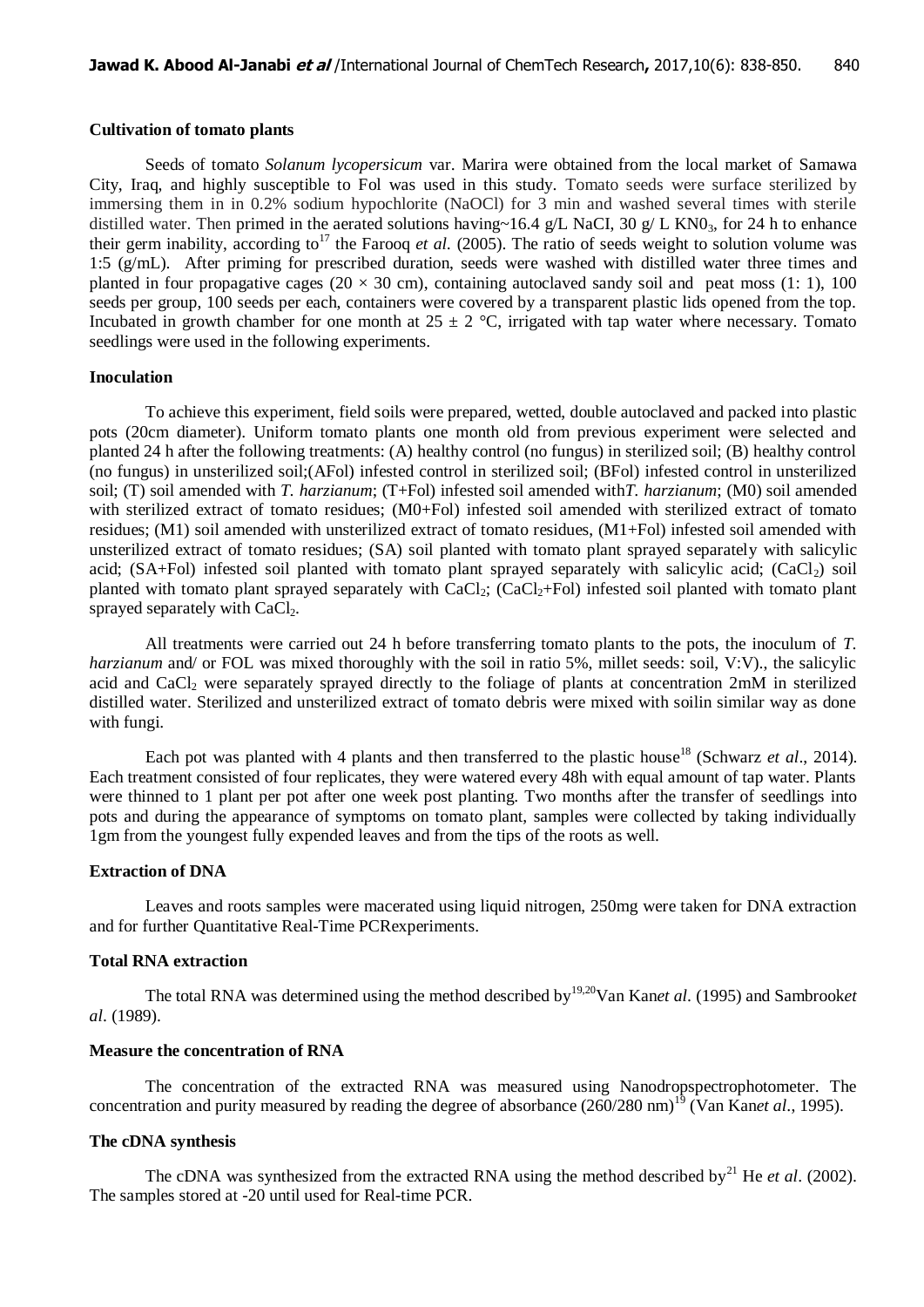# **Quantitative Real-Time PCR (qPCR**)

The rate of gene expression activity was measured using qPCR. The primers(Table 1) were designed according to<sup>22</sup>Aimé*et al.* (2008).

| Table 1.primers types used in the study |  |  |  |  |  |  |
|-----------------------------------------|--|--|--|--|--|--|
|-----------------------------------------|--|--|--|--|--|--|

| Primer         | Sequence    |                                                     | Amplicon<br>Size bp | Reference |
|----------------|-------------|-----------------------------------------------------|---------------------|-----------|
| Actin          | F           | AGGCACACAGGTGTTATGGT                                | 177                 | 22        |
|                | $\mathbf R$ | AGCAACTCGAAGCTCATTGT                                |                     |           |
| <b>LEGLUCA</b> | F           | GGTCTCAACCGCGACATATT                                | 250                 | 22        |
|                | $\mathbb R$ | CACAAGGGCATCGAAAAGAT                                |                     |           |
| LECHI9         | F           | GAAATTGCTGCTTTCCTTGC                                | 235                 | 22        |
|                | R           | <b>CTCCAATGGCTCTTCCACAT</b>                         |                     |           |
| <b>LEGLUCB</b> | F           | <b>TCTTGCCCCATTTCAAGTTC</b>                         | 202                 | 22        |
|                | $\mathbb R$ | TGCACGTGTATCCCTCAAAA                                |                     |           |
| LEPR1A         | F           | <b>TCTTGTGAGGCCCAAAATTC</b>                         | 246                 | 22        |
|                | R           | <b>ATAGTCTGGCCTCTCGGACA</b>                         |                     |           |
| ECHI3          | F           | TGCAGGAACATTCACTGGAG<br>248<br>TAACGTTGTGGCATGATGGT |                     | 22        |
|                | R           |                                                     |                     |           |

Differential expression of selected genes was verified by real time RT-PCR using the same RNA samples from cell cultures. The actin gene was used as a reference gene<sup>22</sup>(INRA,2008). Total RNA was treated by DNase using RQ1 RNase-Free DNase. First strand cDNA was synthesized from 1mg of total RNA using ImProm- II- Reverse transcription system according to the manufacturer's instructions. Real-time PCR reactions were carried out with 25 ng of cDNA, 500 nM of each primers,10 mL of the SYBR green master mix and RNase free water in a final volume of 20 mL. In the negative control cDNA was replaced by RNase free water. The program used for real-time PCR was 15 min at 95°C, followed by 40 cycles of denaturation for 15 sec at  $95^{\circ}$ C, annealing for 30 s at  $58^{\circ}$ C and extension for 30 s at  $72^{\circ}$ C, at the end of which the fluorescence was measured. Two replicates of real-time PCR reactions were performed for each sample. Primer titration and dissociation experiments were performed to confirm no formation of primer–dimers or false amplicons which could interfere with the results. After the real-time PCR experiment, Ct number was extracted for both reference gene and target gene with auto baseline and manual threshold. Gene expression levels relative to the actin gene were calculated for each cDNA sample using the following equation.

Relative ratio gene=actin=(Egene\_- Ct gene) / (Eactin -Ct actin)

#### **Statistical Analysis**

This experiment has been conducted in Randomized Complete Block Design (RCBD) in three replicates. Statistical analysis were carried out using analysis of variance (ANOVA), and the significant differences between means were tested as described by<sup>23</sup>Snedecor and Cochran, (1969). The means were compared by LSD at probability (0.01).

# **Results**

#### **Expression profiles of resistance genes**

The expression profile of tomato resistance genes were investigated in roots and leaves using qPCR. The results (Figure 1) showed that the gene LECHI3 was highly expressed in the root samples, basically for the treatments SA+Fol (17.4), CaCl<sub>2</sub>+Fol (14.3), SA (13), and CaCl<sub>2</sub> (10.8) compared with that in leave samples and for the same treatments above (9.6, 6.7,7.9, and 5.7 respectively) at a significant rate.

For the gene LECHI9, gene expression was significantly higher in the treatment SA+Fol for root samples (20%) compared to the LECHI3. The other treatments were also showed significant differences by the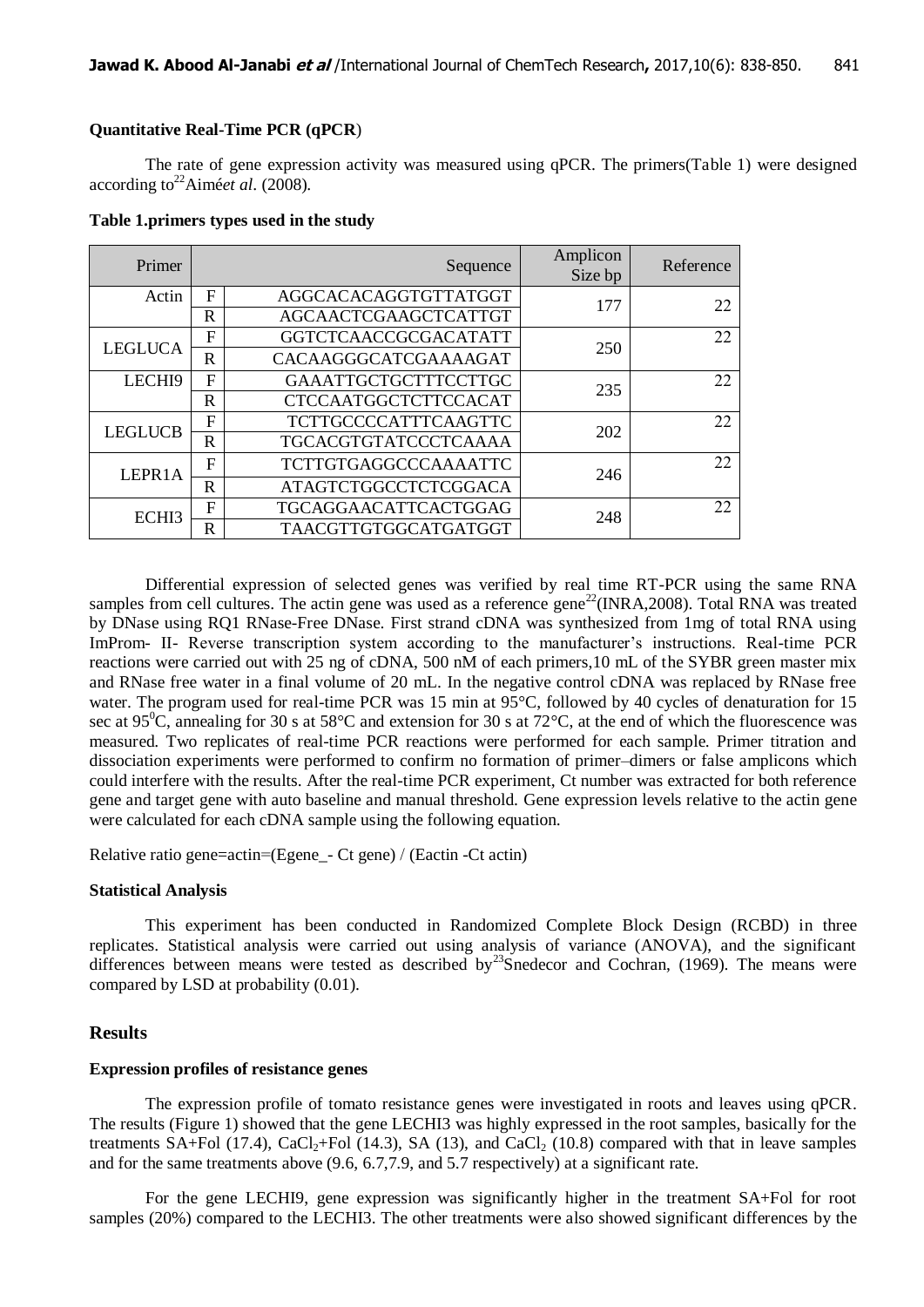*rate*of their *gene expression* (Figure 2). The expression of LEGLUCA gene was significantly higher in root treatment SA+Fol (17.8), SA (12.3), CaCl<sub>2</sub>+Fol (11.3), T (10.1), T+Fol (10), and CaCl<sub>2</sub> (9.8) respectively compared with that in leave treatment samples (15.8, 9.1, 9.4, 6.3, 7.6, and 6.7 respectively) (Figure 3).

In contrast, LEGLUCB gene was highly expressed in leave samples rather than in roots for the treatments T+Fol (20.6), T (15.1), and CaCl<sub>2</sub> (5.7) (Figure 4). However there was no variations in the expression rate for the LIBERIA gene in root and leave samples except the treatments  $SA+Fol$  and  $CaCl<sub>2</sub>+Fol$ were recorded high rate of gene expression (26 and 18.2 respectively) (Figure 5). The results also showed that the treatments M0+Fol and A+Fol doesn't induce the expression of the five genes studied.



**Figure 1: (a) The amount of expression in LECHI3 gene in tomato plant, blue samples roots, red samples leaves, (b): the amount of gene expression in LECHI3 resistance gene in the leaves and roots of tomato plants after the chemical and biological treatments.**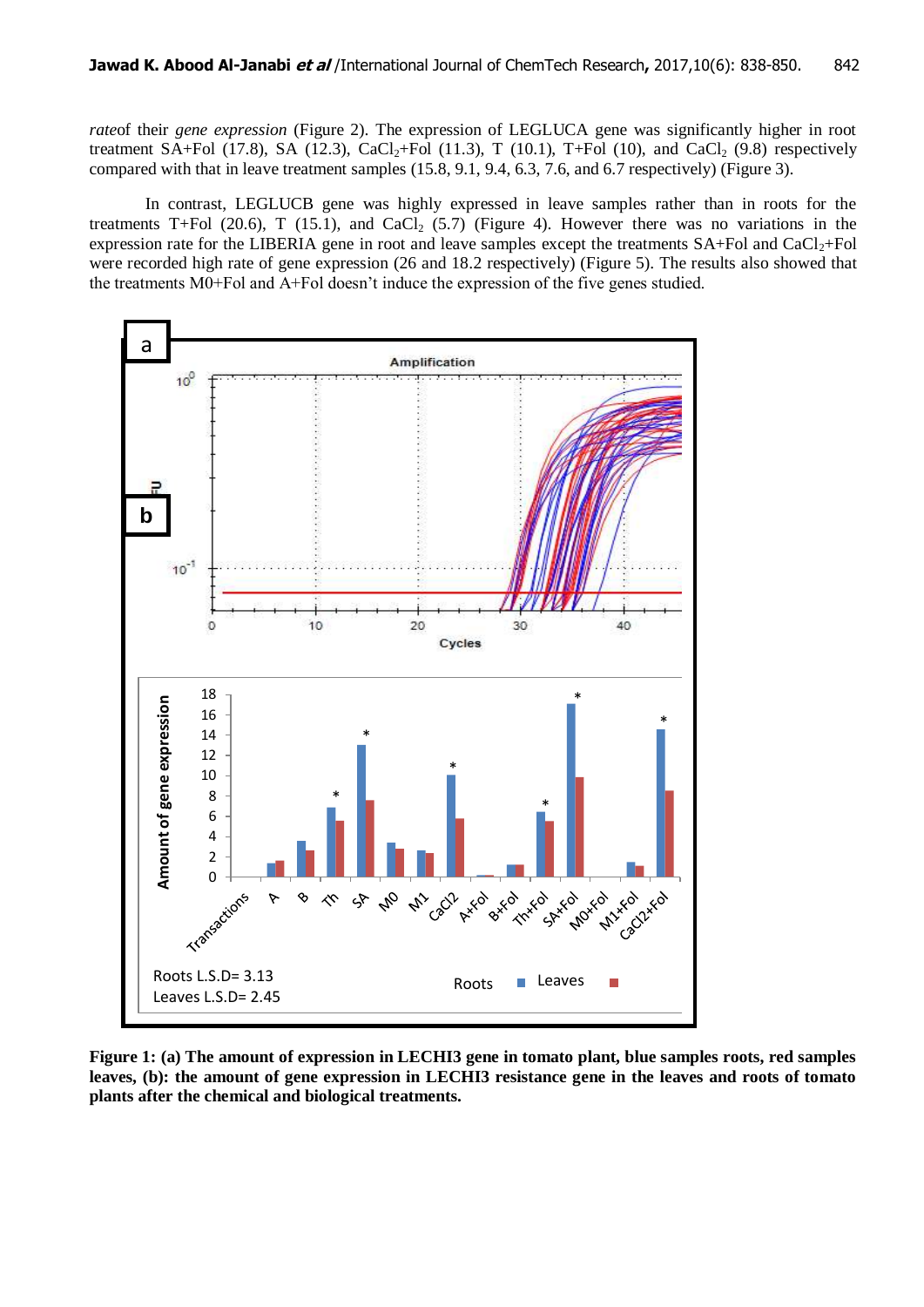

**Figure 2: (a) The amount of expression in LECHI9 gene in tomato plant, blue samples roots, red samples leaves, b: the amount of gene expression in LECHI9 resistance gene in the leaves and roots of tomato plants after the chemical and biological treatments**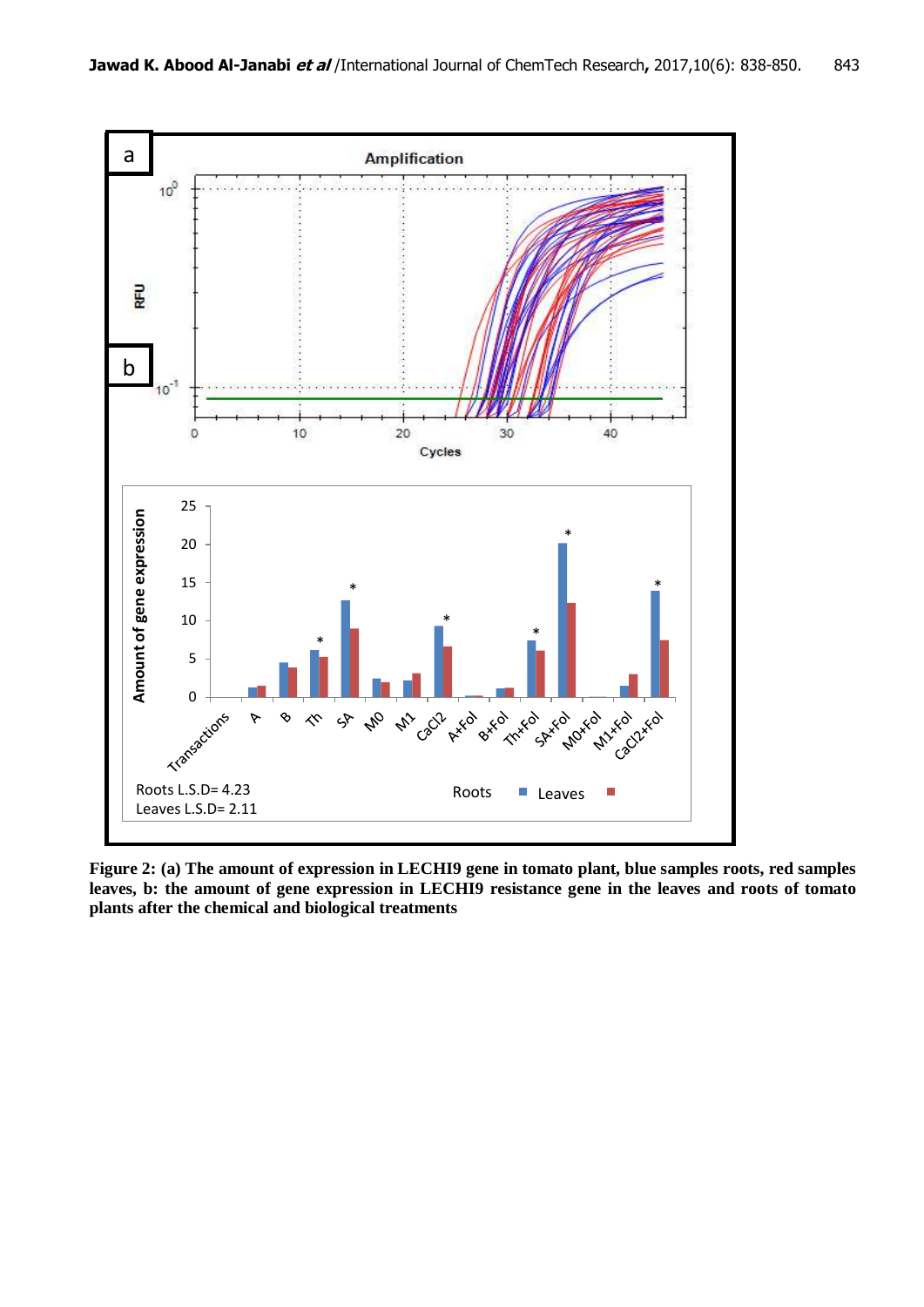

**Figure 3: (a) The amount of expression in LEGLUCA gene in tomato plant, blue samples roots, red samples securities, b: the amount of expression in LEGLUCA resistance gene in the leaves and roots of tomato plants after chemical and biological treatments.**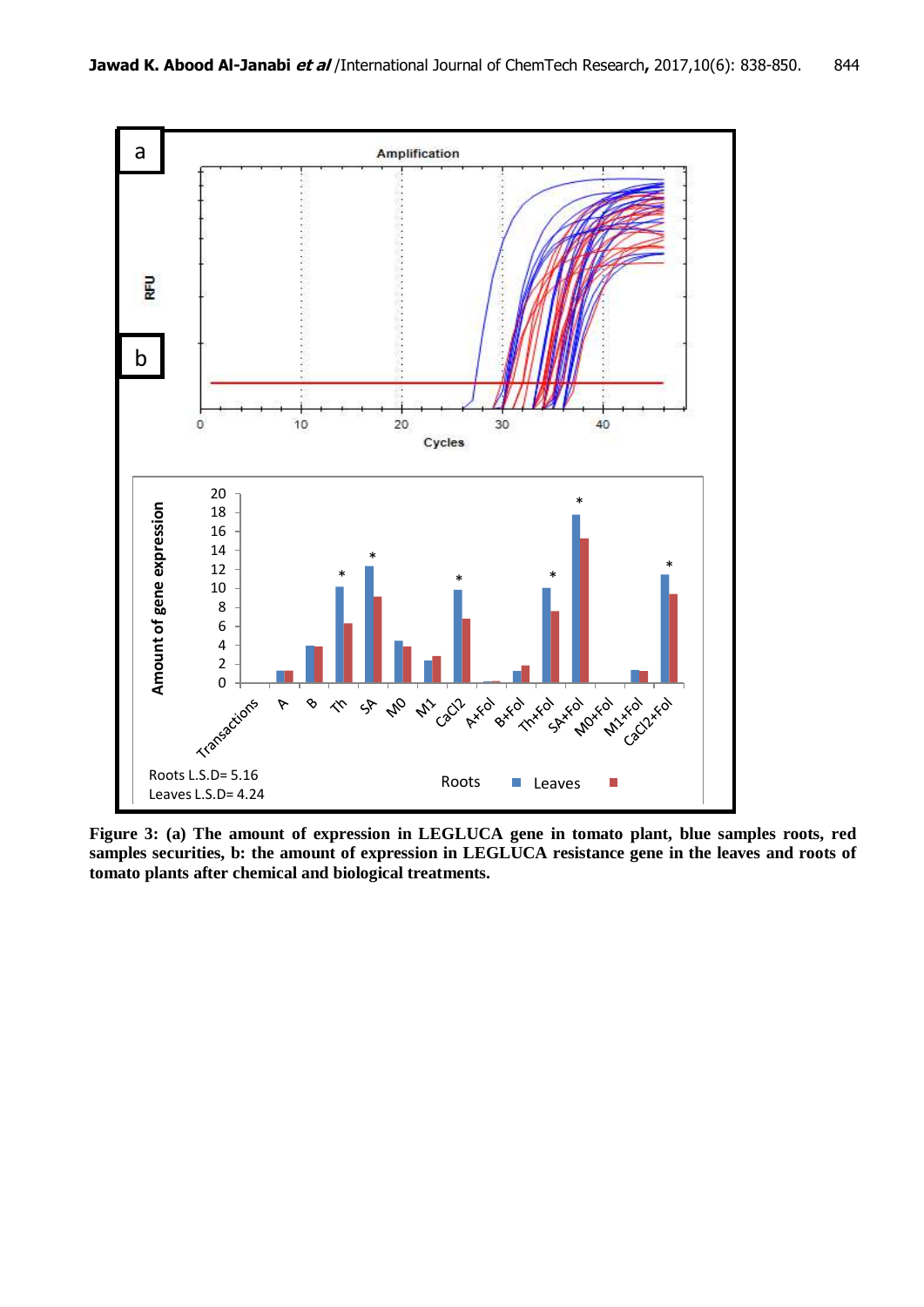

**Figure 4: (a) The amount of expression in LEGLUCB gene in tomato plant, blue samples roots, red samples securities, b: the amount of expression in LEGLUCB resistance gene in the leaves and roots of tomato plants after the chemical and biological treatments**.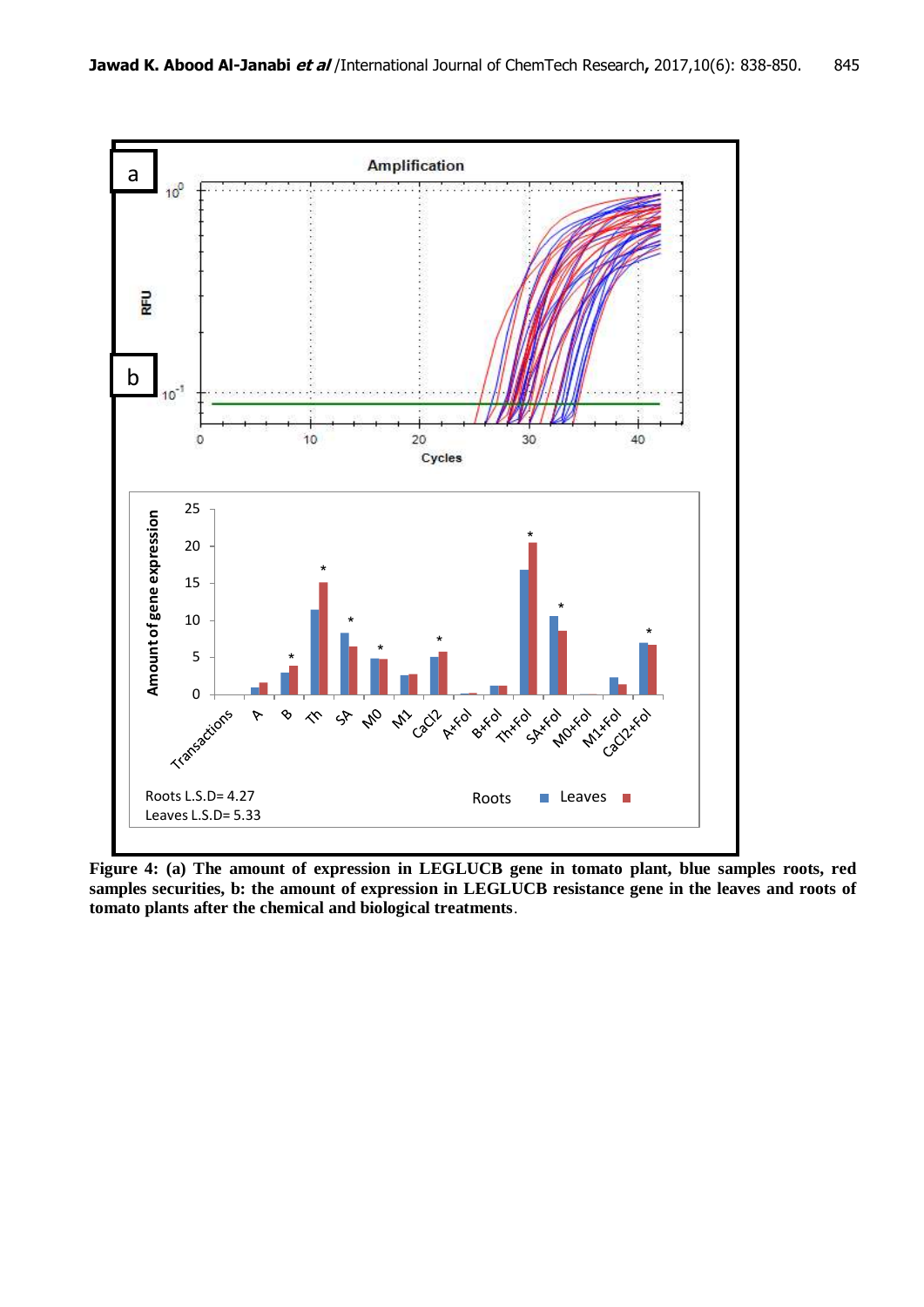

**Figure 5: (a) The amount of expression in LIBERIA gene in tomato plant, blue samples roots, red samples securities, b: the amount of expression in LEPRIA resistance gene in the leaves and roots of tomato plants after the chemical and biological treatments**.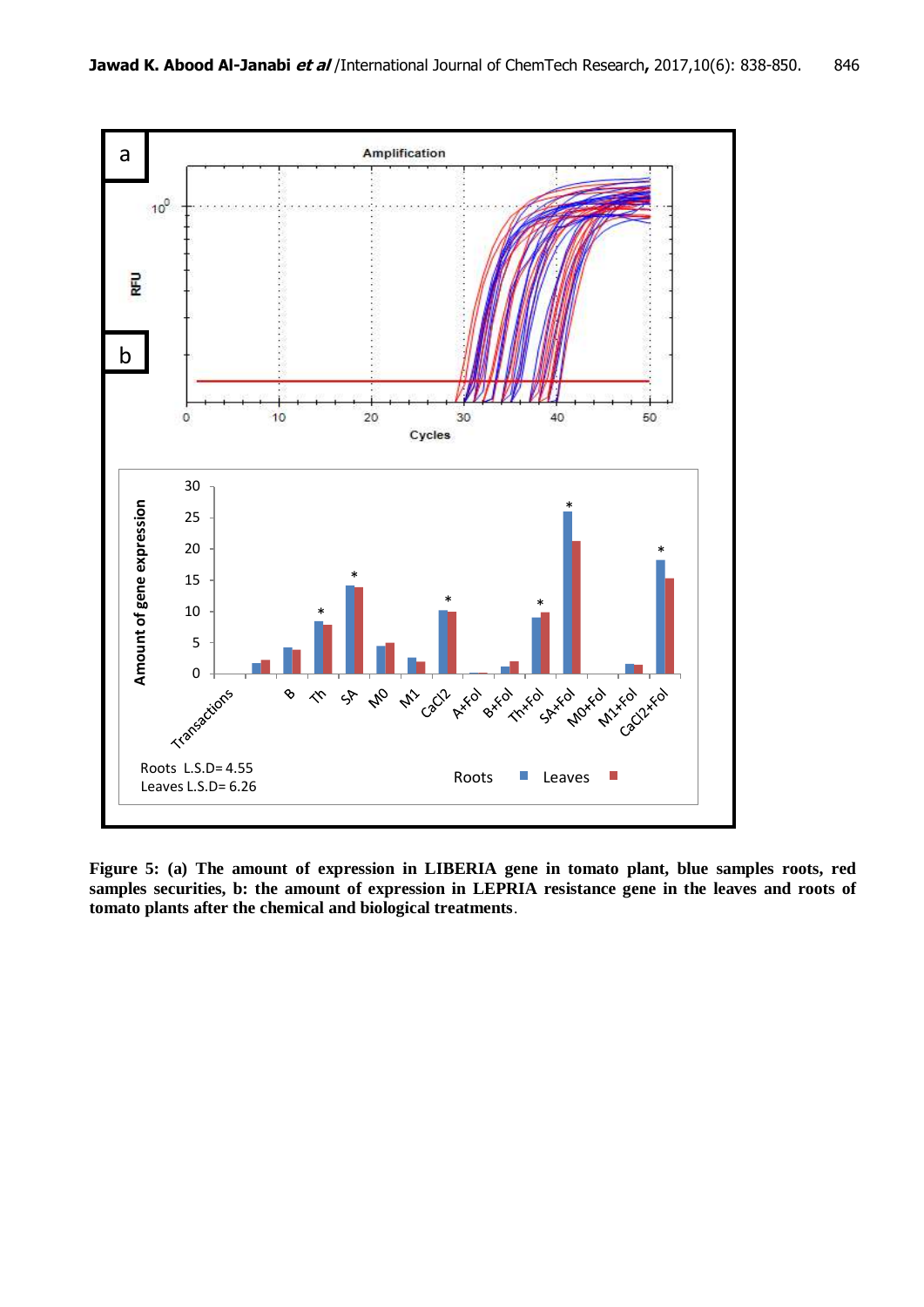

**Figure 6: (a) The amount of expression in ACTIN controlgene in tomato plant, blue samples roots, red samples securities, b: the amount of expression in ACTIN resistance gene in the leaves and roots of tomato plants after the chemical and biological treatments**.

## **Discussion**

The role of Salicylic acid to stimulate systemic resistance to plant tomatoes in reducing the percentage of injuries and the severity of the injury, as well as participate in a vital industry for the compounds of defense such as Polyphenols and alkaloids of PR- protein<sup>24</sup> (Bai *et al.*,2012). The use of sterile and non-sterile extract showed a significant reduction in the concentration of the RNA. This may be attributed to the organic material contained in the extract which has worked to increase the growth and the activity of the fungus by increasing in the incidence and intensity compared with the control group<sup>25</sup> (Khan and Zhihui, 2010). The pathogen works to prevent the transmission of raw materials and water to plant, as well as the excretion of some toxins and acids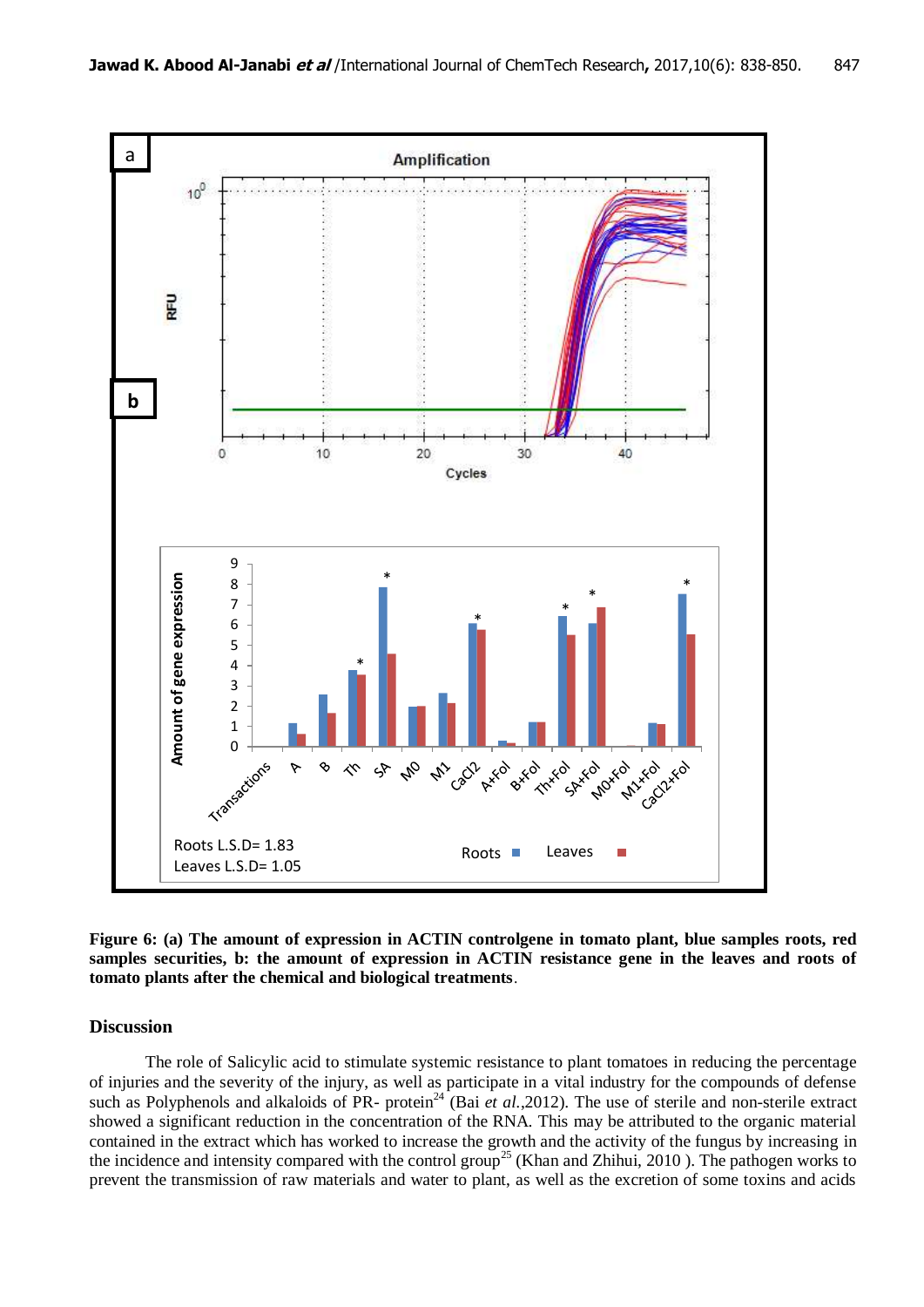causes the death of the wood tissue cells, which have negatively impacted the decline in the purity and concentration of RNA of the plant and this is in line with the sentiments<sup>26</sup> (Van Peer and Schippers , 1992).

#### **Gene expression**

The results of current study showed that the treatment by salicylic acid with and without a pathogenic fungus  $(SA + F<sub>o</sub>$  and  $SA$ ) has outperformed significantly the rest of the transactions in both roots and leaves when compared with the control treatment. This action may be take place due to the resistance signal can be transmitted to the old parts of the plant by salicylic acid turned-Methyl Salicylate<sup>27</sup> (Aoki *et al.*, 2013). The salicylic acid act as inducer by stimulating the genes responsible for resistance to Turn-on. These genes manufacture certain enzymes involved in the vital industry for vehicles such as the defense and Alkaloids Polyphenols and PR- protein<sup>24</sup> (Bai *et al.*, 2012). Previous study done by<sup>28</sup> Van Loon et al, 2006 showed that the mechanism of action of SA in SAR is to stimulate the genes encoded for certain proteins associated with the disease, such as enzymes chitinase and 3,1-β-glucanases. The action of Salicylic acid was clearly explain in tobacco plant resistant to the virus CMV and hinders its movement from cell to cell by stimulating the resistance gene in the plant responsible for the topical response<sup>29</sup> (Wulff*et al.*, 1998).

The treatment of plant with calcium chloride with and without a pathogenic fungus (Cacl<sub>2</sub> + Fol and Cacl<sub>2</sub>) showed a highly rate of expression in all genes studied compared to the control group. The defense genes and signals mediated mechanism may sense the level of calcium in the root and leaves which led to stimulate the genes of defense as an increase in the level of calcium hampered the flow of nutrients to the nurse, and worked to increase membrane thickness and thus worked to limit the spread of the pathogen, as Ca activates many physiological functions of plants<sup>30, 31</sup>(Dodd *et al.*, 2010; Batistic and Kudla, 2012).

Moreover, the increased calcium to a specified level within the plant leads to a change in the hormonal balance of growth hormones within the plant such as the ABA, which has fallen as a result of increasing the level of calcium to a certain extent, where it was noted that the decline in acid ABA cause increased resistance against pathogens can be explained by the incite close the stomata or by increasing the plant signals that you pay to stimulate the gene for the manufacture of a protein in response works to block the growth and development of the disease within the plant<sup>32</sup> (Bita and Gerats, 2013).

The results also proved that the impact of biological control using *T. harzianum*the resistance genes in the roots and leaves. This action of factors was due to its ability to secrete an enzymes such as SulailazAlklokanez B-1,3 glucanase, which works to break down Alklokan chains in the walls of a private threaded fungal wilt fungi<sup>33</sup> (Lichius and Lord, 2014). The Alklokan is the main component of multiple sugars and entering in the composition of the wall fungal cell and all the high-end fungus<sup>34, 35</sup>(Sarkar *et al.*, 2009; Attaran*et al.*, 2014). Other enzymes is Chitinase and Glacanase, the most important compounds secreted by the fungus *T. harzianum* and these can control of pathogens by smashing Alkatin vehicles (Chitin) and Alklokan (1,3 glucanse) and polysaccharides necessary for the strength and stiffness walls of fungi<sup>36</sup> (El-Mohamedy*et al.*, 2011).

This may be because tomato plants in response to worker control biogenic of *T. harzianum* and the induction of resistance genes to the fungus that is able to increase the plant signals that is necessary to stimulate the resistance genes<sup>37</sup> (Karsa*et al.*, 2010). In a similar study, the induction of proteins associated with the disease in the potato plant defensive means against pathogens as it led to stimulate at least nine genes in the plant that has been treated with fungus control biogenic dubbed resistance genes systemic<sup>38</sup> (Mohsin*et al.*, 2010).

#### **Conclusion:**

In this study we have used biotic and abiotic factors against *F. oxysporum* infect tomatoes plant. These factors showed to play an important role in the induces of expression of defense genes in infected plant. The genes *LECHI3*, *LECHI9*, and *LEGLUCA* were highly expressed in roots rather than leaves.This could be eventually lead to improvement of Fusarium wilt disease resistance in tomatoes.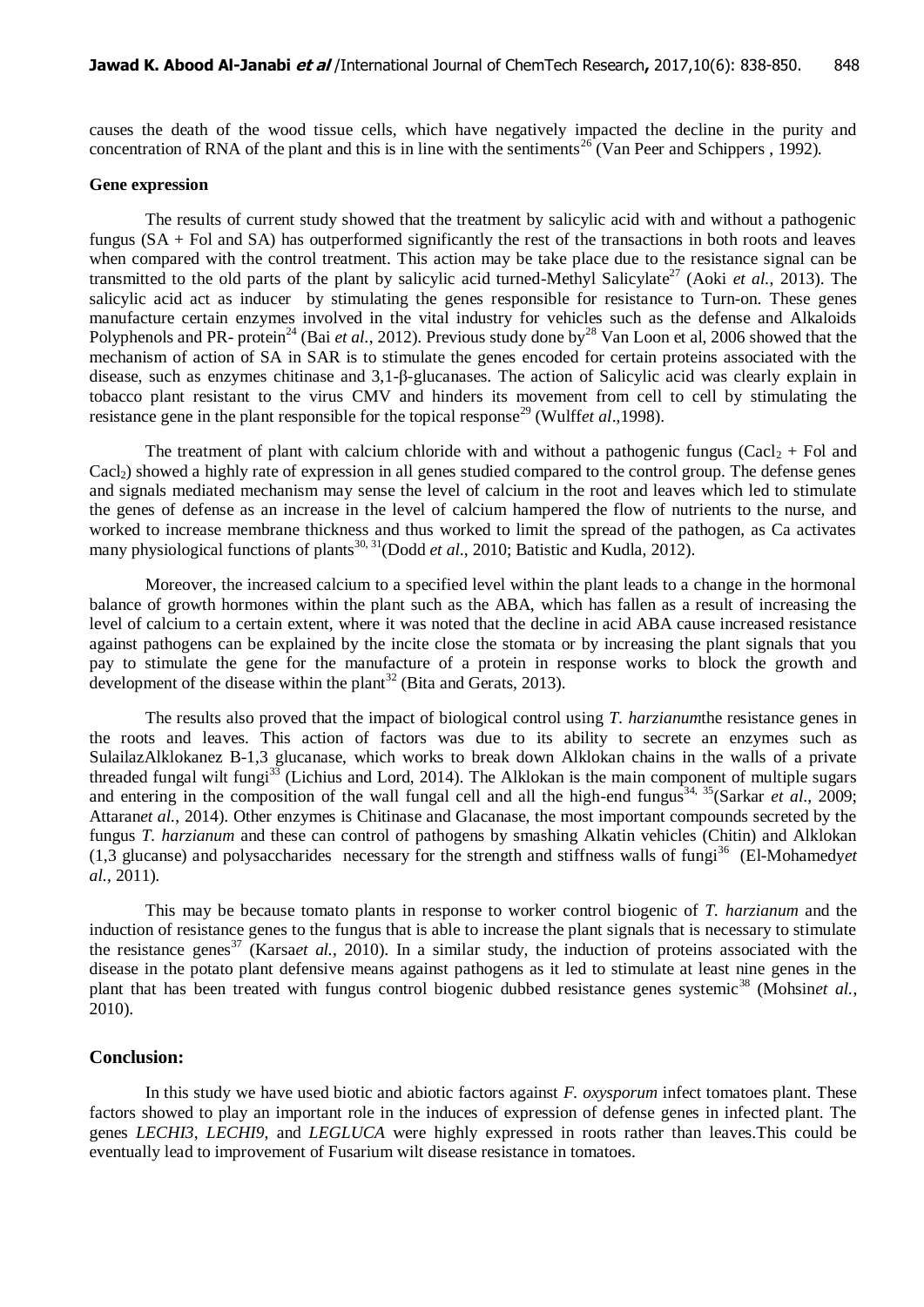# **Acknowledgements**

The authors are grateful to thanks the deanships of The College of Agriculture, MuthannaUniversity for providing the necessary facilities. We are also indebted to thanks the staff of Advanced Mycology lab. College of Science, University of Babylon for supplying us with the *Trichodermaharzianum* isolate for the study.

# **References**

- 1. Radam A. Impact of producing tomatoes under Malaysia-gap certification on farming practices. Annual report.
- 2. Girhepuje PV, Shinde GB. Transgenic tomato plants expressing a wheat endochitinase gene demonstrate enhanced resistance to Fusarium oxysporum f sp. Lycopersici. Plant Cell Tissue and Organ Culture., 2011, 105; 243-251.
- 3. Bawa I. Management strategies of Fusarium wilt disease of tomato incited by Fusarium oxysporum f. sp. lycopersici (Sacc.): A review. International Journal of Advanced Academic Research., 2016, 5; 32- 42.
- 4. Zeller KA, Summerell BA, Leslie JF. GibberellaKonza (Fusarium konza) sp. Nov. from prairie grasses, a new species in the Gibberellafujikuoroi species complex. Mycologia., 2003, 95; 943-954.
- 5. Ramaiah AK, Garampalli RK. In vitro antifungal activity of some plant extracts against Fusarium oxysporum f. sp. lycopersici. Asian Journal of Plant Science and Research., 2015 1; 22-27.
- 6. Bajwa R, Khalid A, Shahid CT. Antifungal Activity of Allelopathic Plant Extracts III: Growth Response of Some Pathogenic Fungi to Aqueous Extract of Parthenium hysterophorus. Plant Pathology Journal., 2003, 2; 145-156.
- 7. Metraux JP. Systemic acquired resistance and salicylic acid; Current state of Knowledge. European Journal of plant pathology., 2001, 107; 13-18.
- 8. Daw BD, Zhang LH, Wang ZZ. Salicylic acid enhances antifungal resistance to Magnaporthegrisea in rice plants. Australasian Plant Pathology., 2008, 37; 637.
- 9. Wilson EM, Johanningsmeier SD, Osborne JA. Consumer Acceptability of Cucumber Pickles Produced by Fermentation in Calcium Chloride Brine for Reduced Environmental Impact. Journal of Food Science., 2015, 80(6); 1360-1367.
- 10. Merjan AF, Al-Janabi KA. Molecular identification of Fusarium oxysporum f. sp. lycopersici isolates on tomato plants. Journal of Babylon University., 2015, 23; 6.
- 11. Mohsen LY, Al-Janabi JK, Ebor MA. Production and Characterization of Exopolygalacturonase for Fusariumoxysporum and F. sacchari. International Journal of Science and Research., 2016, 5 (1); 1315- 1321.
- 12. Aime S, Cordier C, Alabouvette C, Olivain C. Comparative analysis of PR gene expression in tomato inoculated with virulent Fusarium oxysporumf. sp.lycopersici and the biocontrol strain F. oxysporum Fo47. Physiological and Molecular Plant Pathology., 2008, 73 ; 9-15.
- 13. Rahjoo V, Zad J, Javan-Nikkhah M, Mirzadi-Gohari A, Okhovvat SM, Bihamta MR, Razzaghian J, Klemsdal SS. Morphological and Molecular identification of Fusarium isolated from maize ears in Iran. Journal of Plant Pathology., 2008, 90; 463-468.
- 14. Dewan MM. Identity and frequency of occurrence of fungi in roots of Wheat and rye grass and their affection take-all and host growth. Thesis Ph.D.., 1989, University of Western Australia, Australia.
- 15. Weltzien HC. Bio control of foliar fungal diseases with compost extracts. In: Micobial ecology of leaves. (Eds.): J.H. Andrews, S.S. Hirano. Springer Verlag, New York., 1992, pp. 430-450.
- 16. Hibar K, Daami-Remadi M, Jabnoun-Khiareddine K, Znaïdi I, El Mahjoub M. Effect of compost tea on mycelial growth and disease severity of Fusarium oxysporum f. sp. radicis-lycopersici. Biotechnology, Agronomy, Society and Environment., 2006, 10; 101-108.
- 17. Farooq M, Basra SMA, Saleem BA, Nafees M, Chishti SA. Enhancement of tomato seed germination and seedling vigor by osmo-priming. Pakistan Journal of Agricultural Sciences., 2005, 42(3-4); 36-41.
- 18. Schwarz D, Thompson AJ, Kläring HP. Guidelines to use tomato in experiments with a controlled environment. Frontiers in Plant Science., 2014, 5; 625.
- 19. Van Kan JA, Cozijnsen T, Danhash N, De Witt PJ. Induction of tomato stress protein mRNAs by ethephon, 2,6-dichloroisonicotinic acid and salicylate. Plant Molecular Biology., 1995, 27; 1205-13.
- 20. Sambrook J, Fritsch EF, Maniatis T. Molecular cloning: a laboratory manual. Cold Spring Harbor Laboratory Press. New York., 1989, pp. 114-172.